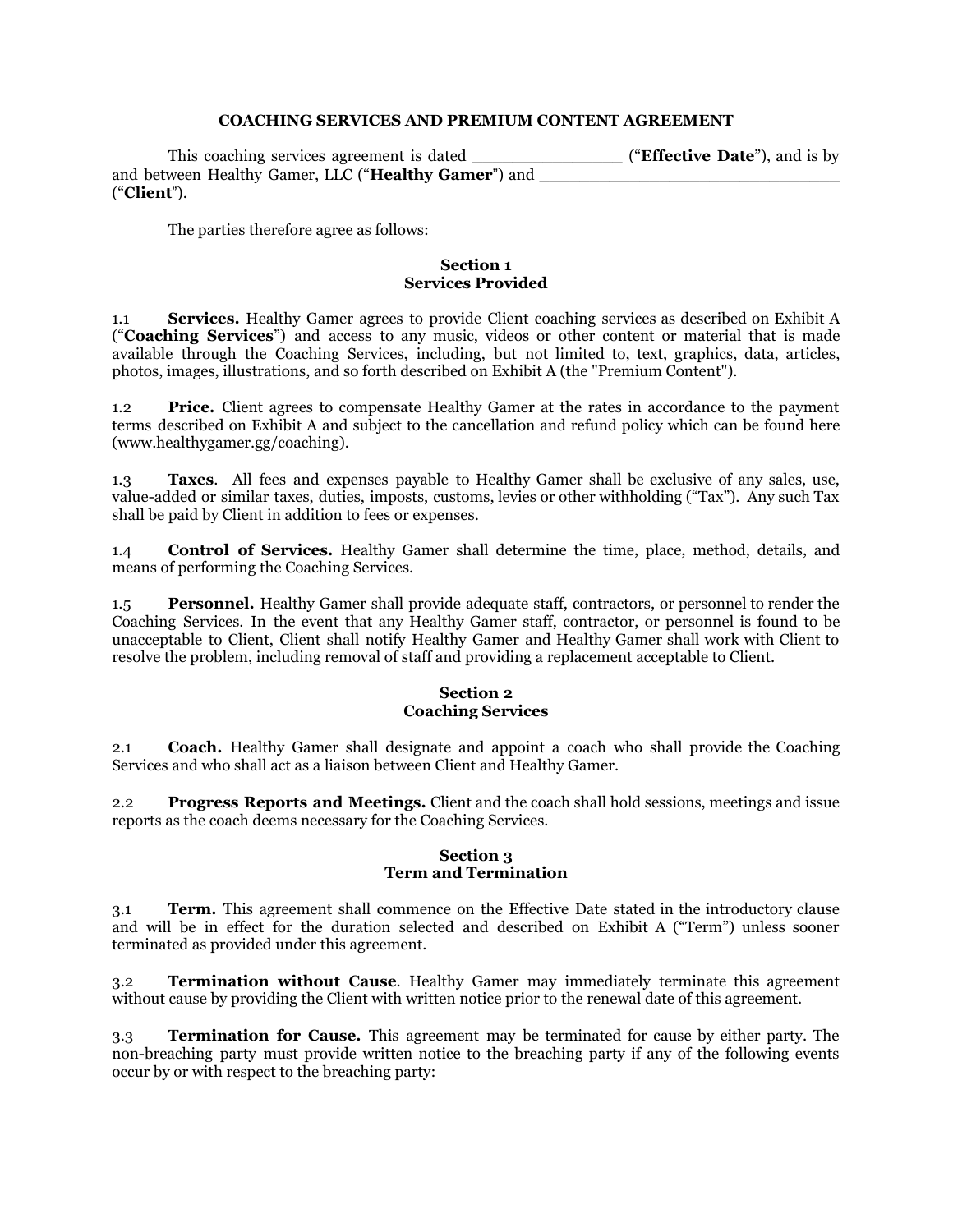- A) The breaching party commits a material breach of any of its obligations under this agreement and fails to cure such breach within 30 days after receipt of written notice to do so; or
- B) Any insolvency of the breaching party, any filing of a petition in bankruptcy by or against the breaching party, any appointment of a receiver for the breaching party, or any assignment for the benefit of the breaching party's creditors.

3.4 **Recover Payment.** Upon termination, Healthy Gamer will be entitled to recover payment for all services and related expenses rendered through the date of termination, including for any Coaching Services in progress.

3.5 **Client Obligations.** Upon termination of this Agreement, Client: (i) shall immediately return, destroy and erase all Confidential Information (as defined in Section 4.1); (ii) shall no longer access the Coaching Services; and (iii) shall not circumvent any security mechanisms contained therein.

3.6 **Survival.** In the event of termination or upon expiration of this agreement, sections 1.2, 4, 5, and 7 will survive and continue in full force and effect.

## **Section 4 Confidentiality and Ownership**

4.1 **Confidentiality.** Client acknowledges that Healthy Gamer owns valuable trade secrets and other confidential information. Such information may include, without limitation, software code, routines, data, know-how, designs, inventions, manuals, documentation, curriculum, Coaching Materials (as defined in Section 4.4), the Premium Content, any discussions or communications between a coach and Client, any private or personally identifiable information of a coach, and other tangible and intangible items, regardless of form, nature or media ("**Confidential Information**").

4.2 **Non-Disclosure.** Client agrees that it will not, at any time during or after the term of this agreement, disclose any Confidential Information to any person, and that upon termination of this agreement, Client will return any Confidential Information belonging to Healthy Gamer.

4.3 **Ownership.** Client acknowledges that it is not obtaining any intellectual property rights from Healthy Gamer under this agreement. Client acknowledges that in the course of performing its obligations under this agreement, Healthy Gamer may create works of authorship ("**Work Product**"). Healthy Gamer shall own all right, title, and interest in such Work Product, including all intellectual property rights therein and thereto. If any Work Product is delivered to Client pursuant to or in connection with the performance of a service ("**Deliverable**"), then Healthy Gamer retains all right, title, and interest in such Deliverables.

4.4 **Coaching Materials.** Client agrees and acknowledges that Client is not obtaining any intellectual property right in or to any coaching materials provided by Healthy Gamer to Client in connection with the services provided under this agreement ("**Coaching Materials**"), other than the rights of use specifically granted in this agreement. Client will be entitled to keep and use all Coaching Materials provided by Healthy Gamer to Client, but without any other license to exercise any of the intellectual property rights therein, all of which are hereby strictly reserved to Healthy Gamer. In particular and without limitation, Coaching Materials may not be modified, translated, re-distributed, disclosed to third parties, lent, hired out, made available to the public, sold, offered for sale, shared, or transferred in any other way. During the term of this agreement, Client may copy the Coaching Materials for its internal use. All Healthy Gamer trademarks, trade names, logos, and notices present on the Coaching Materials will be preserved.

4.5 **Premium Content**. In providing the Coaching Services, Healthy Gamer may make Premium Content available to Client in conjunction with the Coaching Services during the Term of this Agreement. By providing Coaching Services to Client, Healthy Gamer grants Client a limited, non-exclusive, revocable right to view or to make personal, non-commercial use of the Premium Content in connection with the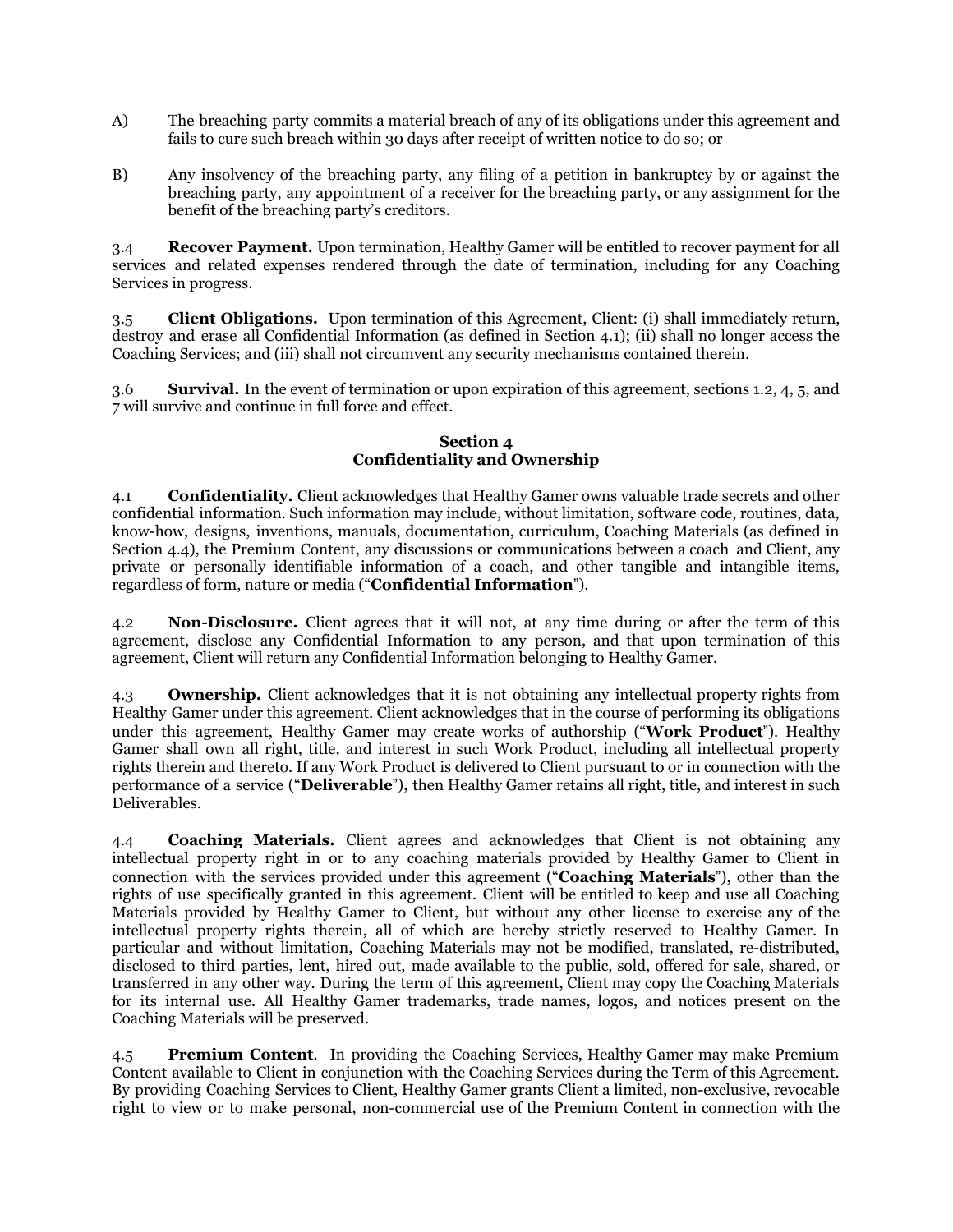Coaching Services, and all other rights in the Premium Content are retained by Healthy Gamer. Client acknowledges that the Premium Content, including all associated intellectual property rights, are the exclusive property of Healthy Gamer and its licensors. Client agrees that Client is using the Coaching Services and Premium Content for Client's own personal, non-commercial use and that Client will not redistribute the Coaching Services or the Premium Content. Client's use of the Coaching Services and Premium Content shall be subject to Healthy Gamer's website terms and conditions.

4.6 **Client's Materials.** Client grants to Healthy Gamer a non-exclusive, non-transferable, royalty-free license to use materials provided by Client to Healthy Gamer during the term of this agreement solely for the purpose of performing services contained in this agreement for Client.

4.7 **Injunctive Relief**. Client acknowledges that any unauthorized disclosure or use of the Confidential Information would cause Healthy Gamer imminent irreparable injury and that Healthy Gamer shall be entitled to, in addition to any other remedies available at law or in equity, temporary, preliminary, and permanent injunctive relief in the event the Client does not fulfill its obligations under this Section.

4.8 **Limited Privacy of the Client**. In accordance with Healthy Gamer's standard policies and procedures, including, without limitation, its Code of Ethics, Healthy Gamer shall use reasonable efforts to maintain the privacy of the relationship with the Client and agrees to use reasonable efforts to maintain the privacy of all communications and information disclosed by the Client, except in those situations where such confidentiality and privacy would violate the law, or jeopardize the well-being or safety of the Client or a third party, as determined in the sole discretion of Healthy Gamer.

# **Section 5 Warranties, Limitation of Liability, Indemnity, and Disclaimers**

5.1 **Limited Warranty.** With respect to any Coaching Services provided under this agreement, Healthy Gamer warrants that such Coaching Services will be performed by qualified personnel and the Coaching Services performed will substantially conform to any applicable requirements set forth in Exhibit A.

5.2 **Remedies.** In the event that any Coaching Services provided under this agreement fail to conform to the foregoing warranty in any material respect, the sole and exclusive remedy of Client will be for Healthy Gamer to re-perform or replace the applicable Coaching Services. The foregoing warranty is expressly conditioned upon:

- A) Client providing Healthy Gamer with written notice of any claim thereunder within three days of delivery of the affected services, which notice must identify with particularity the non-conformity; and
- B) Client's full cooperation with Healthy Gamer in all reasonable respects relating thereto.

5.3 **Service Interruption**. Due to the nature of online, internet, and virtual communications, Healthy Gamer does not warrant that the Coaching Services or access to the Premium Content will be uninterrupted or entirely error-free. For example, due to service connectivity or internet connection difficulties, interruptions or downtime, the Coaching Services or access to the Premium Content may, from time to time, be subject to delay, error or failure. Client hereby agrees and acknowledges that Healthy Gamer shall not be liable for any damages related to any of the above issues or any other related issues.

5.4 **Disclaimer.** Except as expressly provided in section 5.1 of this agreement, Healthy Gamer does not make or give any representation or warranty or condition of any kind, whether such representation, warranty, or condition be express, implied, or statutory, including any warranty of merchantability, title, quality, non-infringement, or fitness for a particular purpose or any representation, warranty, or condition from course of dealing or usage of trade. Healthy Gamer, its affiliates, suppliers and resellers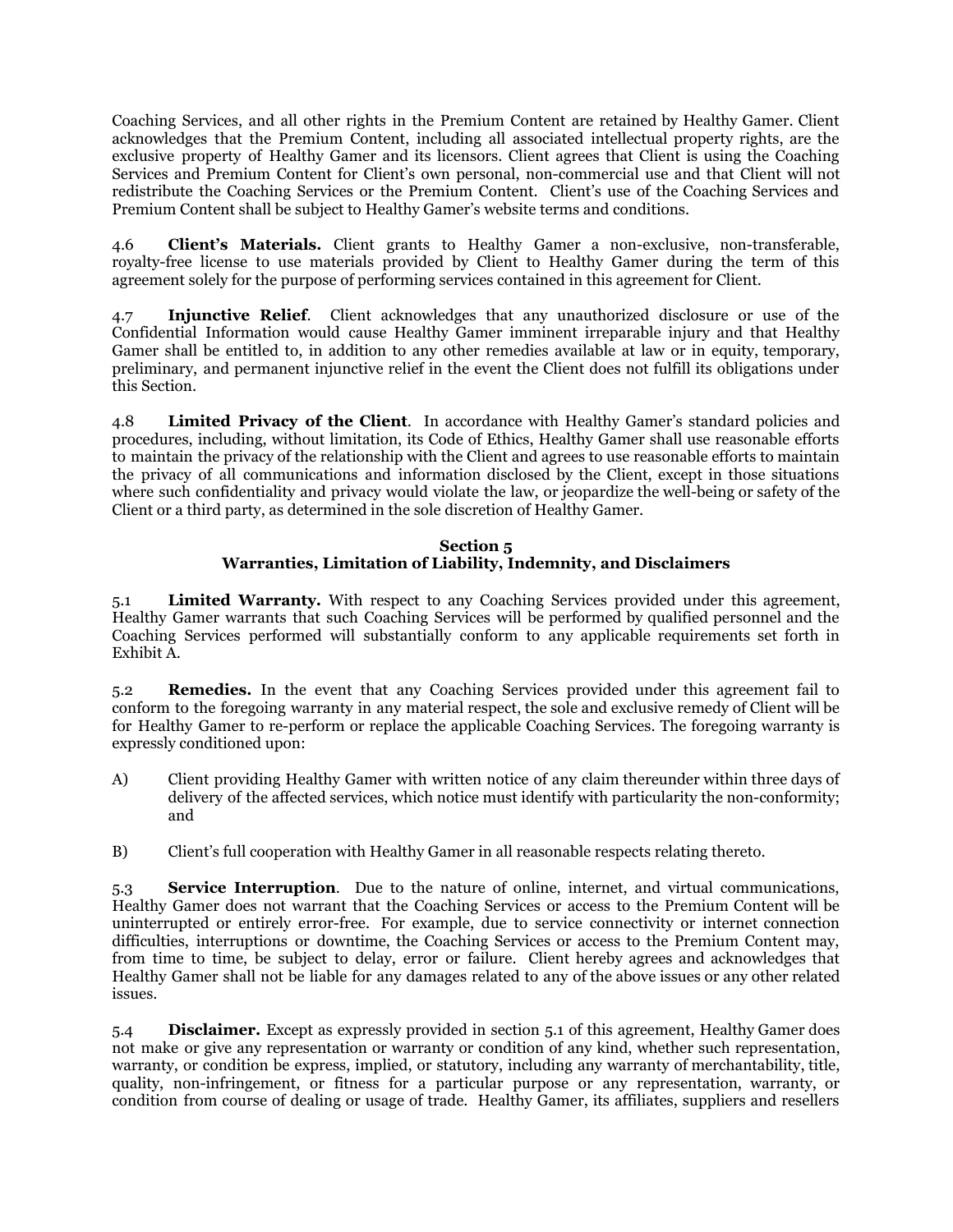make no warranty or representation regarding the results that may be obtained from the use of the coaching services or the premium content, regarding, the accuracy or reliability of any information obtained through the coaching services or the premium content or that the coaching services or premium content will meet any of Client's requirements, or be uninterrupted, timely, secure or error free. use of the Coaching Services or the Premium Content is at Client's sole risk, any material and/or data downloaded or otherwise obtained through the use of the Coaching Services or Premium Content is at Client's own discretion and risk.

5.5 **Limitation of Liability.** Under no circumstance will Healthy Gamer be liable for any indirect, incidental, special, consequential, or punitive damages (including without limitation lost revenue, lost profits, loss of income, or loss of business advantage), whether or not foreseeable, even if it has been advised of the possibility of such damages. In no event will Healthy Gamer's aggregate liability under this agreement exceed the amount paid during the 12-month period immediately preceding the date of the claim. These limitations of liability will remain in full force and effect, regardless of whether either party's remedies hereunder are determined to have failed their essential purpose. The provisions of this section allocate risks under this agreement between Client and Healthy Gamer and the fees charged for the services reflect this allocation of risks and limitation of liability.

5.5 **Indemnity.** To the fullest extent permitted by law, Client will release, indemnify, defend, and hold harmless Healthy Gamer, its parents, owners, subsidiaries, directors, officers, partners, employees, managers, members, contractors and agents from and against any and all losses, claims, including claims for work related injuries made by Healthy Gamer's personnel, allegations, costs, suits, actions, liabilities, expenses, damages, or other proceedings, including reasonable attorneys' fees, caused by, relating to or arising out of Healthy Gamer's sole negligence, tortious act(s) or omission(s), or failure to perform any terms or conditions of this agreement, and Healthy Gamer's portion of the joint negligence, tortious act(s) or omission(s) of Healthy Gamer and Client as respects to the execution of the responsibilities created by this agreement. In relation to the provision of Coaching Services or Premium Content by Healthy Gamer under this Agreement, Client agrees to release, indemnify, defend, and hold harmless Healthy Gamer from and against any and all actions, claims, costs (including attorney fees and court costs), expenses, fines, losses, damages, and liabilities arising out of any alleged or actual improper use or misappropriation of confidential information.

5.6 **No Professional Advice**. Client acknowledges and agrees that the Coaching Services or the Premium Content are not therapy, counseling, mental healthcare, or treatment for substance abuse or any addictive behavior. Healthy Gamer and Healthy Gamer personnel are not functioning as licensed mental health professionals, therapists or counselors, and coaching is not intended as a replacement for counseling, psychiatric interventions, treatment for mental illness, recovery from past abuse, professional medical advice, financial assistance, legal counsel, or other professional services.

5.7 **Client Actions**. Client is solely and fully responsible for creating and implementing his/her own physical, mental and emotional well-being, decisions, choices, actions and results arising out of or resulting from the Coaching Services and his/her coaching calls and interactions with Healthy Gamer and the designated coach. As such, the Client agrees that Healthy Gamer, its parents, owners, subsidiaries, directors, officers, partners, employees, managers, members, contractor and agents are not and will not be liable or responsible for any actions or inaction, or for any direct or indirect result of any Coaching Services provided herein. Client understands that the Coaching Services is not therapy and does not substitute for therapy if needed, and does not prevent, cure, or treat any mental disorder or medical disease. Furthermore, Client understands that the Premium Content is not therapy and does not substitute for therapy if needed, and does not prevent, cure, or treat any mental disorder or medical disease

### **Section 6 Miscellaneous**

6.1 **Notices.** Any notice contemplated under this agreement shall be deemed effectively given upon proof of delivery to or refusal by the parties at their respective addresses set forth below. All notices,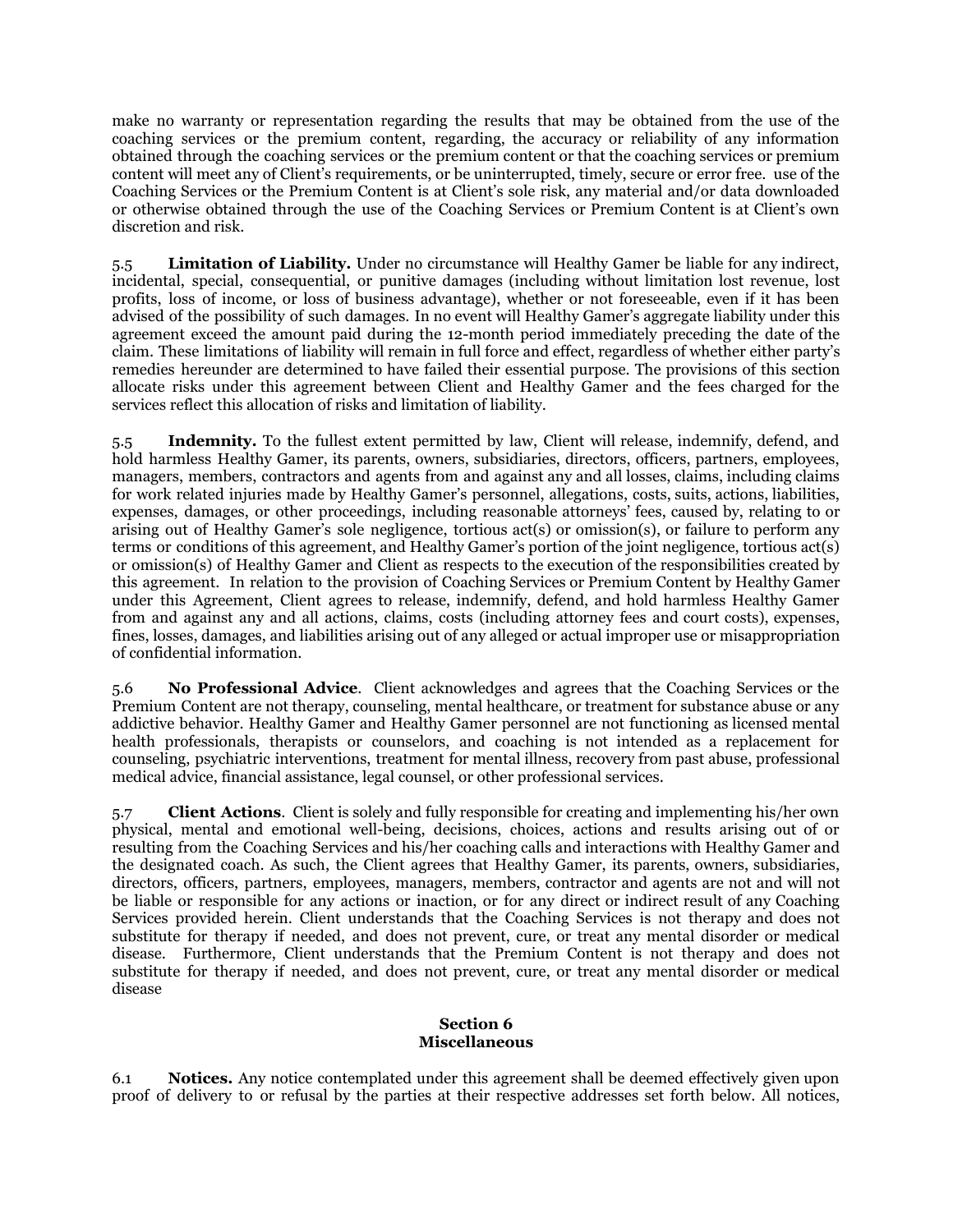demands, requests, or other communications, which may be or are required to be given under this agreement, to any party, shall be in writing and sent via first class certified or registered mail:

To Client:

\_\_\_\_\_\_\_\_\_\_\_\_\_\_\_\_\_\_\_\_\_\_\_ \_\_\_\_\_\_\_\_\_\_\_\_\_\_\_\_\_\_\_\_\_\_\_

Attn:

To Healthy Gamer: Healthy Gamer, LLC 9115 FM 723 Rd Ste 550 #2011 Richmond, TX 77406

6.2 **Governing Law.** This agreement, the rights and obligations of the parties, and any claims or disputes relating to the agreement or the parties shall be governed by and construed in accordance with the laws of the State of Texas without regard to the conflicts of law provision therein.

6.3 **Venue.** Any claim or controversy arising out of or relating to this agreement, or the breach thereof, shall have mandatory venue in Harris County, Texas.

6.4 **Enforcement.** In the event either party resorts to a lawsuit to enforce this agreement, each party shall be responsible for its own legal fees and costs in prosecuting or defending any such lawsuit.

6.5 **Force Majeure.** Neither party shall be liable for any delay or failure to perform any contracted duty when such delay is caused by acts of God, war, strike, disaster, pandemics, governmental orders, or any similar cause beyond its commercially reasonable control. This provision shall not apply to Client's obligation to pay any sums due under this Agreement, which shall continue unabated.

6.6 **Waiver.** No delay or omission by either party to exercise any rights or remedy under this agreement will be construed to be either acquiescence or waiver of the ability to exercise any right or remedy in the future.

6.7 **Severability.** The provisions of this agreement are wholly separable and severable. Should any provision of this agreement be made or determined invalid or otherwise unenforceable, in whole or in part, by any federal, state, or local government or agency or a court or other tribunal of competent jurisdiction, then such invalid or unenforceable provision shall be limited to the minimum extent necessary so that the provisions of this agreement shall otherwise remain in full force and effect. Such invalidity or unenforceability shall not affect the validity or enforceability of the remaining contractual provisions, which shall be interpreted and construed in such a manner as to carry out fully the intention of the parties.

6.8 **Assignment.** Client shall not assign, sublicense or otherwise transfer all or part of the Confidential Information, grant others rights in all or part of the Confidential Information, or otherwise assign its rights or obligations under this agreement without the prior written consent of Healthy Gamer.

6.9 **Publicity; Recordings**. In consideration of the Coaching Services provided hereunder, Healthy Gamer may (a) identify Client in published lists of customers, (b) record and use the name, likeness, and other personal characteristics and information of Client, (c) record, film, capture, and photograph any discussions with Client; (d) use Client's name, alias, likeness, appearance, voice, professional and personal biographical information, and all materials or media created by or on behalf of Healthy Gamer that incorporate any of the foregoing; or (e) describe Client's successful completion of Healthy Gamer's coaching classes in published articles, materials, and/or media.

6.10 **Amendment.** No amendment, modification, discharge, or waiver of this agreement, including any exhibits, shall be valid or binding unless set forth in writing and duly executed by the parties.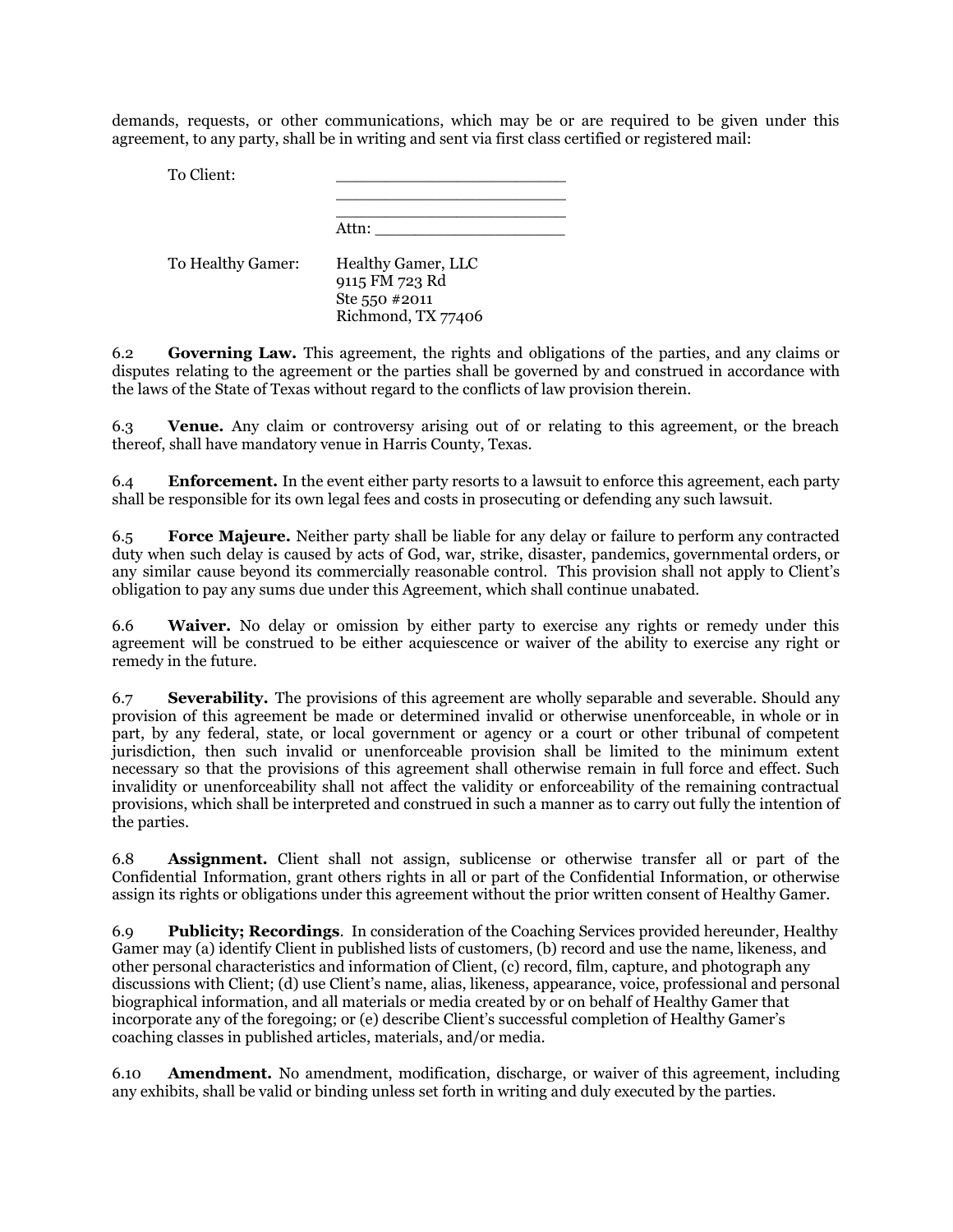6.11 **Construction.** The headings in this agreement are only for reference and convenience only and are not intended to affect the construction or interpretation of this agreement. Use of the masculine, feminine or neuter of any word in this agreement shall be deemed to include the others, and the use of the singular or plural shall also include the others. Also unless the context clearly indicates to the contrary, (a) the plural includes the singular and the singular includes the plural; (b) "and" and "or" are each used both conjunctively and disjunctively; (c) "any," "all," "each," or "every" means "any and all" and "each and every," (d) "includes" and "including" are each "without limitation," and (e) "herein," "hereof," "hereunder" and other similar compounds of the word "here" refer to this entire agreement and not to any particular paragraph, subparagraph, section or subsection.

6.12 **Multiple Originals.** This agreement may be executed in one or more original counterparts, all of which shall have the same force and effect. A copy transmitted by email attachment or facsimile shall also have the same force and effect as an original.

6.13 **Entire Agreement.** This agreement constitutes the entire understanding between the parties with respect to the subject matter of this agreement and supersedes all other agreements, whether written or oral, between the parties as to this subject matter.

*[SIGNATURE PAGE FOLLOWS]*

The parties are signing this agreement as of the date stated in the introductory clause.

**Client: Healthy Gamer, LLC:**  $\text{By:}$ Name: The contraction of the Name:  $\blacksquare$ Title: \_\_\_\_\_\_\_\_\_\_\_\_\_\_\_\_\_\_\_\_\_\_\_\_\_\_\_

**Parent/Guardian/Legal Representative (if Client is a minor)**

Name:

\_\_\_\_\_\_\_\_\_\_\_\_\_\_\_\_\_\_\_\_\_\_\_\_\_\_\_\_\_\_\_\_\_\_\_\_